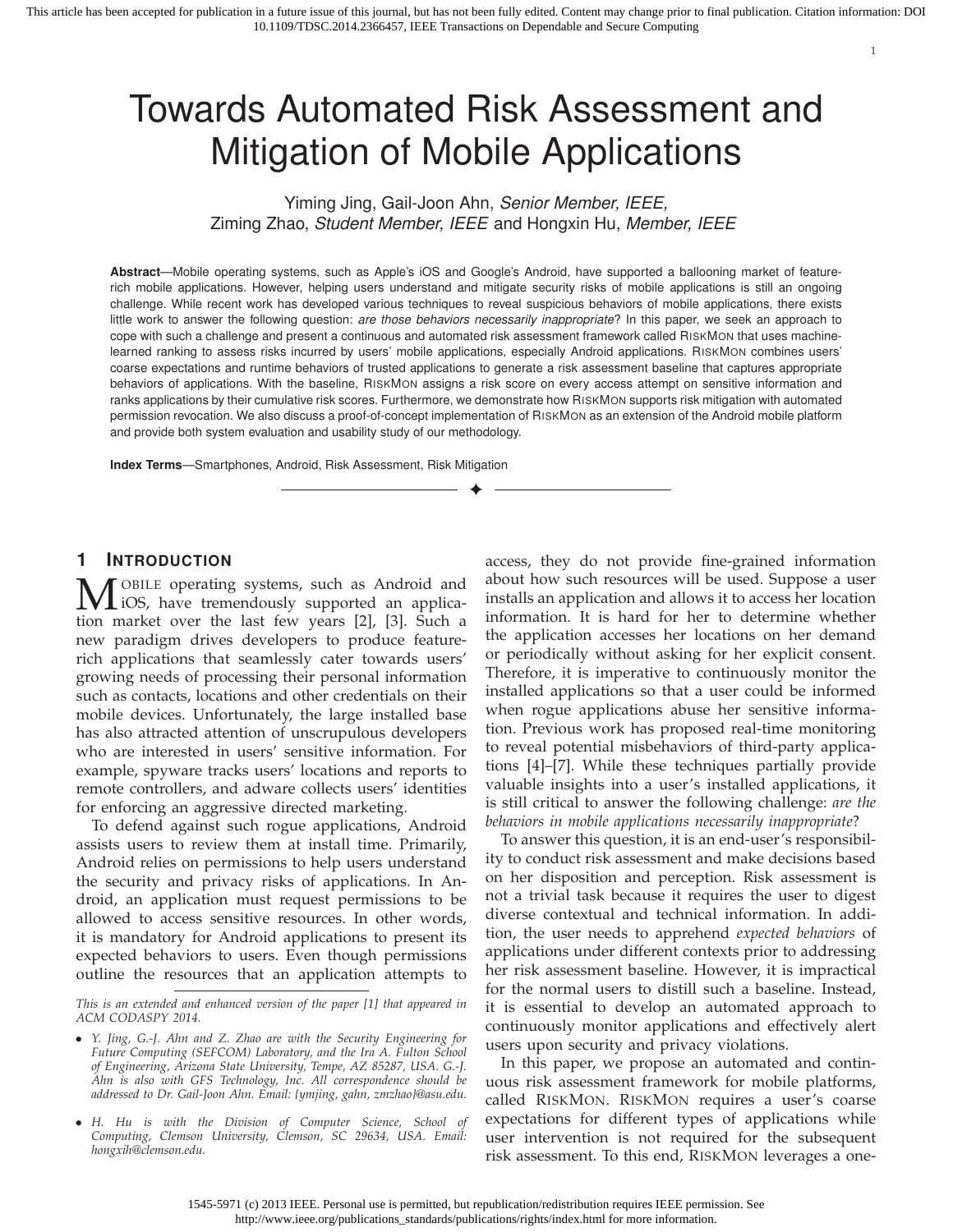time initialization process where a user provides her selection of trusted applications and her ranking of permission groups in terms of their relevancy to the corresponding applications. Then, RISKMON builds a risk assessment baseline based on the runtime behaviors of the user's selected trusted applications and her ranking of permission groups. After the baseline is established, RISKMON continuously monitors every installed application's behaviors, including their interactions with other applications and system services. The risk of each interaction is measured by how much it deviates from the risk assessment baseline. For a better risk perception, RISKMON ranks the installed applications based on the risk assessment results in a real-time manner. Intuitively, the user can deem an application as safe if it is less risky than any of her trusted applications.

To facilitate risk mitigation, we further propose a decision process to automatically revoke risky permissions. Whereas simply uninstalling risky applications might disrupt user experiences, our decision process automatically confines unnecessary privacy-infringing code and meanwhile retains core functionalities of applications. Tools like RISKMON would practically help raise awareness of security and privacy problems and lower the sophistication required for concerned users to better understand and mitigate the risks of third-party mobile applications.

This paper makes the following contributions:

- We propose a methodology for establishing a risk assessment baseline from a user's trusted applications and her coarse expectations;
- We propose a machine-learned ranking based framework that continuously monitors the behaviors of installed applications, automatically measures their risks, and intuitively presents the risks;
- We propose an automated decision process that selectively revokes risky permissions with minimal impact on an application's usability;
- We implement a proof-of-concept prototype of RISKMON and demonstrate how it can be seamlessly deployed in Android; and
- We evaluate RISKMON with comprehensive experiments, case studies, and crowd-sourced user surveys. Our experimental results demonstrate the feasibility and practicality of RISKMON.

The remainder of this paper proceeds as follows. Section 2 provides the motivation and background of this paper. Section 3 provides an overview of RISKMON and illustrates the stages of automated risk assessment. Section 4 describes how RISKMON supports automated permission revocation. Section 5 presents the prototype implementation and evaluation. Section 6 discusses limitations of our approach. Section 7 discusses related work and Section 8 concludes this paper.

## **2 MOTIVATION AND BACKGROUND**

Recent work has proposed mechanisms to extract risk signals from meta information on application markets such as permissions [8]–[11], ratings [12], [13], and application descriptions [14]. Their limitation is that such information is not *directly* related to how and when sensitive resources are used. Whereas an application requests location-related permissions, it may stay in the background and keep probing a user's locations and surroundings. Furthermore, users deserve the rights to know what is happening on their own devices. Therefore, continuously monitoring applications' behaviors is indispensable towards effective risk assessment.

Previous research concerning applications' runtime behaviors specifies a set of risk assessment heuristics tailored to their specific problems. For example, Taint-Droid [4] considers a case in which sensitive data is transmitted over the network. DroidRanger [15] and RiskRanker [16] assume that dynamically loaded code is a potential sign of malware. While these techniques provide valuable insights about runtime behaviors of mobile applications, they do not justify the appropriateness of the revealed behaviors. We argue that meta information can provide the necessary operational contexts that justify runtime behaviors for risk assessment. For example, a location-based application has good reasons to upload a user's locations for discovering nearby restaurants. In contrast, it does not make sense for a video player to use the locations and such behaviors should be considered as more risky.

Finally, we need to consider how users participate in risk assessment. First, different users would have disparate security requirements. Thus, we should grant users the capabilities to specify their preferences in terms of accessing their own sensitive information. Moreover, normal users do not possess the necessary technical knowledge for assessing applications' runtime behaviors and interpret numerical risk scores. Therefore, it is imperative to automate risk assessment in a way that requires less sophistication and intervention.

#### **2.1 Background: Android Platform**

**Permission groups:** Permission group is a logical collection of related permissions defined by Android. For example, SOCIAL\_INFO includes permissions that access a user's contacts and call logs. Most permission groups are self-descriptive, such as LOCATION and CAMERA. Android also provides a short description for each permission group to elaborate its corresponding resources.

**Binder IPC framework:** While APIs enable applications to interact with each other and system services in their respective process sandboxes, they are implemented based on an underlying inter-process communication framework called *Binder*. It serializes data objects as *parcels* for sender process, and de-serialize parcels for recipient process. Binder also manages IPC transactions in which parcels are processed and delivered.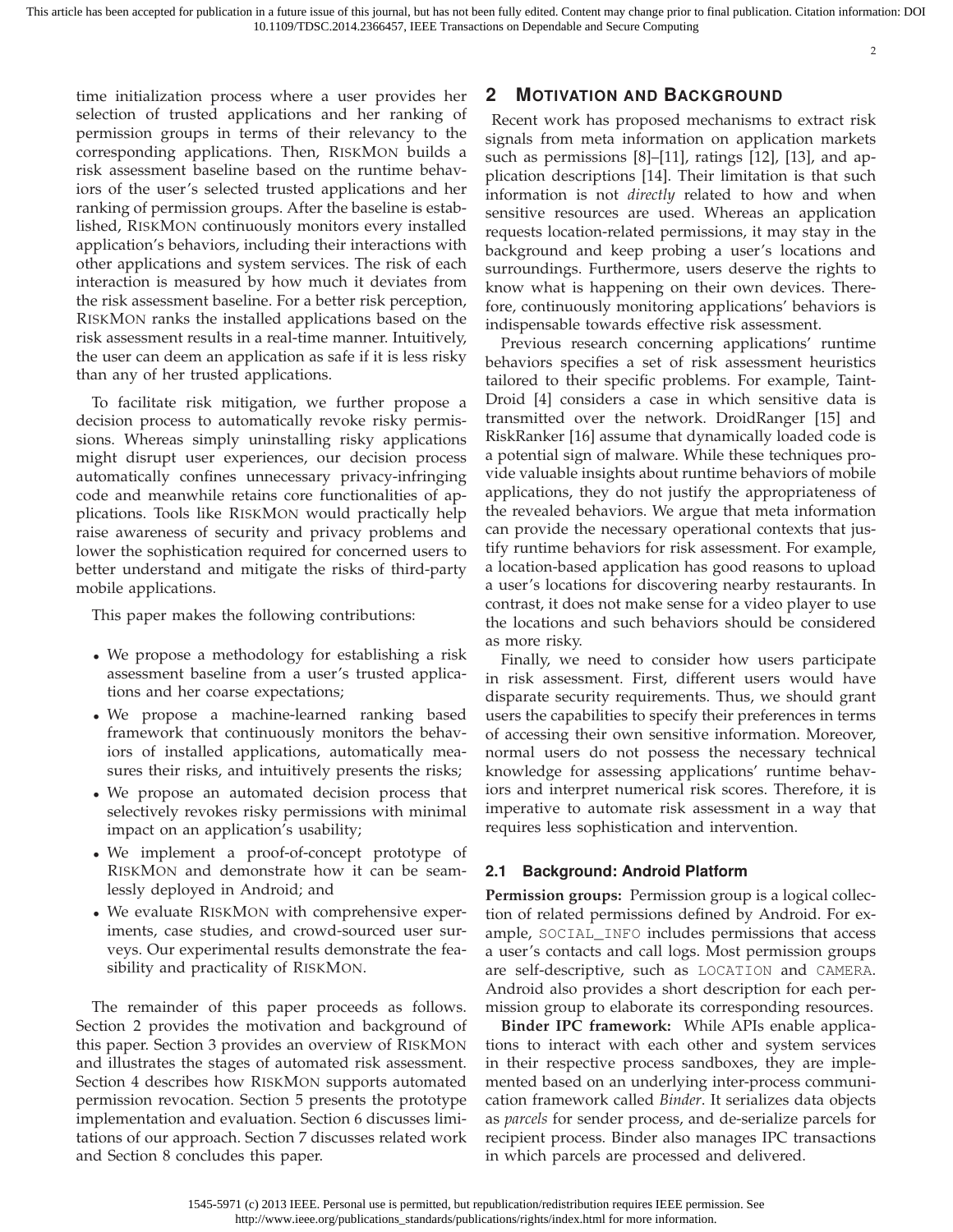

Fig. 1. RISKMON Architecture for Android

# **3 AUTOMATED RISK ASSESSMENT**

IT risk assessment guidelines, such as NIST SP 800- 30 [17] and CERT OCTAVE [18], provide a foundation for the development of effective risk management processes. They illustrate comprehensive methodologies that enable organizations to understand, assess and address their information risks. While these guidelines deal with the infrastructure and organizational risks by security experts, our framework attempts to adapt and automate the sophisticated risk assessment tasks for general users.

To this end, RISKMON needs to acquire a user's expected appropriate runtime behaviors, assess the risks of installed applications, and intuitively present the risks to the user. There remain several challenges in achieving these goals. First, suppose users cannot directly specify runtime behaviors. RISKMON addresses this issue by leveraging a user's trusted applications to provide her expected behaviors. For example, Netflix and Pandora share the same core functionalities such as the streaming personalized media contents from remote servers. Hence, if a user trusts Netflix and derives a risk assessment baseline from its behaviors, the deviation or "distance" of the behaviors between Pandora and the baseline indicates Pandora's additional risks. However, a subsequent problem is how to measure the distance between runtime behaviors. Our proposed solution is to define a space with features extracted from Binder transactions and meta information of applications. Finally, a numerical distance does not appeal to users with respect to effective risk perception. We adopt a ranking of applications by their risks and a compositional view of risks for each application to intuitively present the measured risks.

Figure 1 depicts the RISKMON architecture for Android. Our framework consists of three components: an application intelligence aggregator, a baseline learner, and a risk meter. The remainder of this section describes each component in detail.

## **3.1 Application Intelligence Aggregator**

This component aggregates intelligence about a user's installed applications, including their runtime behaviors and operational contexts. As we capture applications' runtime behaviors by interposing the Binder IPC framework and log the Binder transactions, we propose a set of features tailored to the peculiarity of Binder IPC. Also, we derive operational contexts from meta information available on application markets. We also propose features to represent and characterize them. These features build a space of application intelligence and enable subsequent baseline generation and risk measurement.

# 3.1.1 Features for Binder Transactions

Android applications' runtime behaviors are essentially Binder IPC transactions that interact with system services and other applications. In this work, we only analyze permission-protected Binder transactions, assuming that a user's assets are only reachable through these transactions. Therefore, we need to identify the mappings from permissions to Binder transactions.

Specifically, we adopt existing work [19], [20] to provide the mappings from permissions to APIs. Meanwhile, we parse the  $AIDL<sup>1</sup>$  files in the AOSP repository to generate the mappings from APIs to Binder transactions. Connecting these two mappings together, we derive 1,003 types of permission-protected Binder transactions. Each of them is identified by a unique Binder interface name, direction of control flow (synchronous call or asynchronous callback), and a numerical command code. For example, a permission ACCESS\_FINE\_LOCATION protects a type of Binder IPC transaction "ILocationManager-callback-1". We note that one permission may protect multiple types of Binder transactions.

We attempt to represent a Binder transaction with its internal properties and contents. For a specific Binder transaction between an application and a system service, we are interested in its type to identify the corresponding asset. Also, we need to know the direction of control flow for determining who initiates the transaction. As users trust the system services more than applications, RISK-MON should differentiate Binder transactions initiated by applications or system services. Thus, we propose the following Boolean features to capture the internal properties:

- **Type of Binder transaction**: 1,003 Boolean features as a bit array, where one bit is set to 1 for the corresponding transaction type and the others are 0; and
- **Direction of control flow**: another Boolean feature, where 0 for transactions initiated from applications (calls), 1 for transactions initiated from system services (callbacks).

1. Android Interface Definition Language, [http://developer.android.](http://developer.android.com/guide/components/aidl.html) [com/guide/components/aidl.html](http://developer.android.com/guide/components/aidl.html)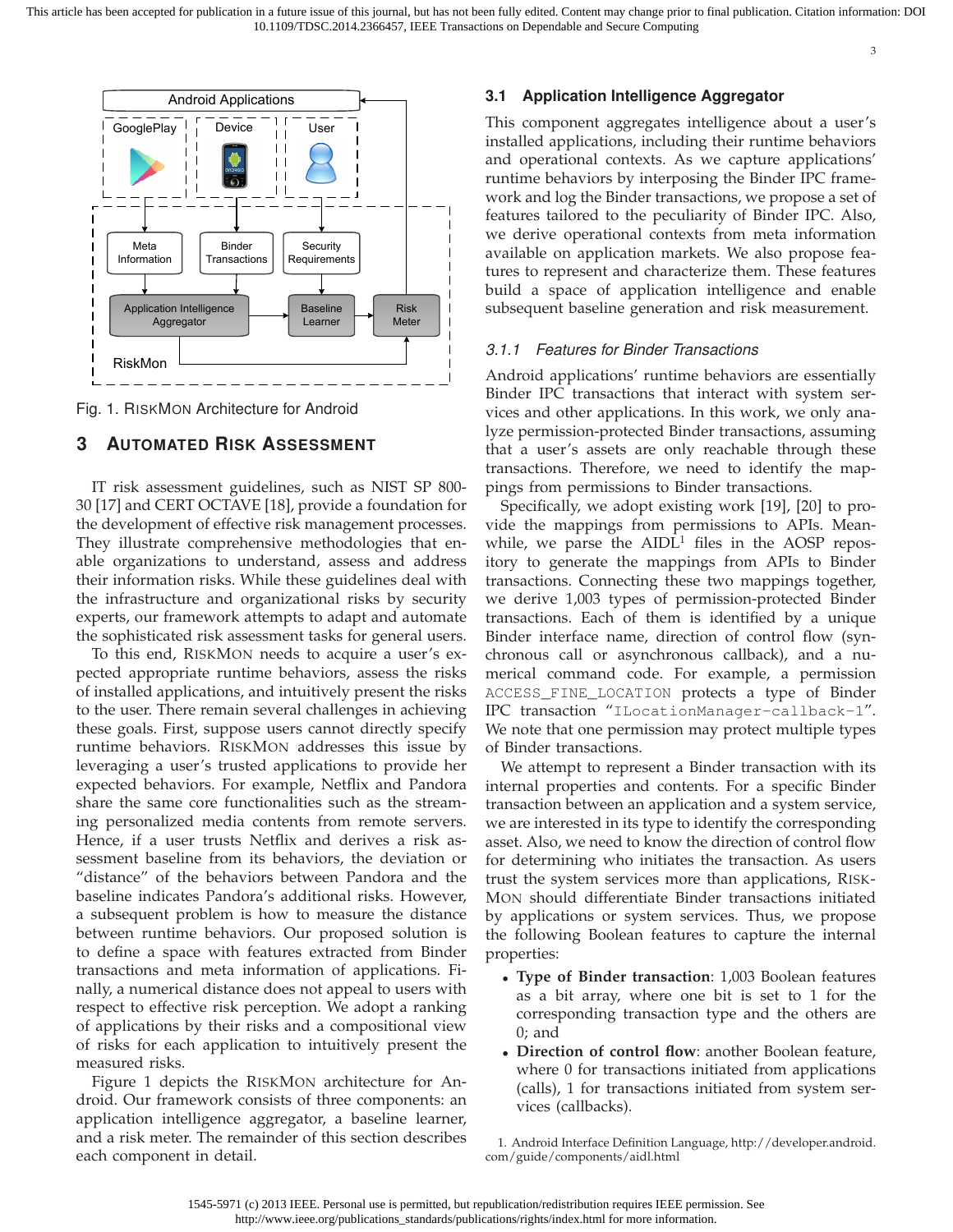4

In terms of contents, parcels in Binder transactions are unstructured and highly optimized, and it is hard to restore the original data objects without the implementation details of the sender and recipient. Therefore, we use length as one representative feature of parcels. A motivating example is accesses on contacts. From the length of a parcel we can infer whether an application is reading a single entry or dumping the entire contact database. In summary, we propose the following two features for parcels:

- **Length of received parcel**: length of the parcel received by an application in bytes; and
- **Length of sent parcel**: length of the parcel sent by an application in bytes.

These features are scaled and then standardized to zero mean and unit variance. Note that we empirically choose 0-4KB as the range of parcel lengths. In our experiments, we found that the parcels larger than 4KB exceeded the limit of the Binder transaction buffer and were discarded. However, Android applications sometimes encapsulate file descriptors in parcels to transfer large bulks of data. We will deal with this situation in our future work.

# 3.1.2 Features for Meta Information

We inspect three application markets, including Apple App Store, Google Play, and Amazon Appstore. They all share several common meta properties that reflect users' and developers' opinions. We leverage such properties to propose corresponding features for meta information.

Specifically, we use the following features to represent users' opinions:

- **Number of installs**: a range of total number of installs since the first release<sup>2</sup>. We use logarithmic value of the lower bound, *i.e.*, *log(1+lower bound of #installs)* and scale to [0,1];
- **Number of reviews**: a number of reviews written by unique users. We use the logarithmic value, *i.e.*, *log(1+#reviews)* and scale to [0,1]; and
- **Rating score**: a number indicating the user-rated quality of the application ranged from 1.0 to 5.0, scaled to [0,1].

These three features capture an application's popularity and reputation. The first two features are similar to number of views or comments in online social networks. Recent studies [21] demonstrated that online social networks and crowd-sourcing systems expose a long-tailed distribution. Therefore, we assume they follow the same distribution and use logarithmic values.

We emphasize that we do not attempt to extract risk signals from these features. Instead, we adopt these features to capture the underlying patterns of a user's trusted applications as specified by the user and apply the patterns for the subsequent risk assessment.



Fig. 2. SOM Representation of 13 Categories

Next, we propose a feature to capture developers' opinions:

• **Category:** a tuple of two numerical values normalized to [-0.5, 0.5].

An application's category describes its core functionalities (*e.g.*, "Communication"). Note that each application market may define its specific application categories. As we focus on Android applications in this work, we use the categories defined by Google Play throughout the remainder of this paper.

We adopt the Self-Organizing Map (SOM) in a previous work by Barrera *et al.* [22] to derive a twodimensional representation of categories. SOM can produce a discretized representation of permissions requested by different categories of Android applications. Categories in which applications request similar permissions are clustered together. Therefore, the  $x$  and  $y$ coordinates in the map can represent a category, and categories with similar core functionalities would be closer to each other. Figure 2 depicts the coordinates of 13 categories as an example. Apparently, some categories bear underlying similarities, such as "Entertainment", "Media and Video" and "Music and Audio".

An unscrupulous developer can claim an irrelevant category to disguise an application's intended core functionalities. However, a user can easily notice the inconsistencies and remove such an application. In addition, falsifying an application's meta information violates the terms of application market's developer policies and may lead to immediate takedown.

Finally, based on the scheme defined by these features, the application intelligence aggregator generates a dataset consisted of feature vectors extracted from Binder transactions and meta information of each installed application.

## **3.2 Baseline Learner**

The baseline learner is the core module of RISKMON. It takes two types of inputs, which are a user's expectations and feature vectors extracted by the application intelligence aggregator. Then the baseline learner generates a risk assessment baseline that is represented as a predictive model.

<sup>2.</sup> The number of installs is specified with exponentially increasing ranges:  $1+, 5+, \ldots, 1K+, 5K+, \ldots, 1M+, 5M+.$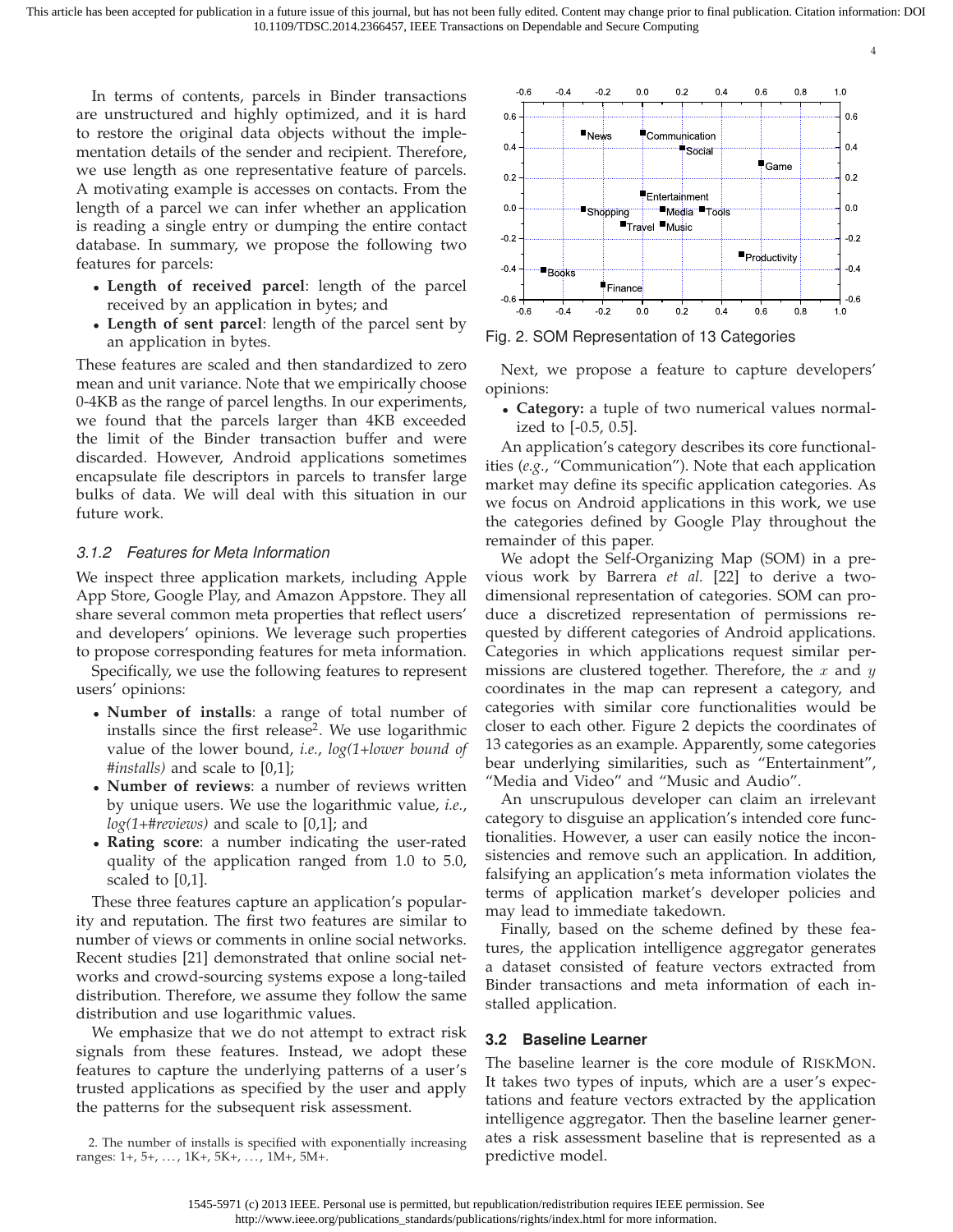# 3.2.1 Acquiring Security Requirements

It is challenging for most users to express their security requirements accurately. We aim to find an approach that could be mostly acceptable by users. Krosnick and Alwin's dual path model [23] demonstrated that a *satisficing* user would rely on *salient cues* to make a decision. Based on this model we develop a simple heuristic:

*For a specific application, accesses on resources that are more irrelevant of a user's expected core functionalities incur more risks*.

Core functionalities of an application are obvious to most users, and we use such "salient cues" to support automated risk assessment. Furthermore, the heuristic captures a user's expectations by risk aversion, which implies the reluctance of a user to use a functionality with an unknown marginal utility [24]. For example, a user may consider that, microphone is necessary to a VoIP application such as Skype. But location seems not because she does not understand the underlying correlation between disclosing her location and making a phone call. Thus, microphone is more relevant and less risky than location in her perception.

Based on this, the risk learner asks a user to specify a relevancy level for each permission group requested by her trusted applications. We choose permission groups to represent resources because it is much easier for general users to learn 20+ permission groups than 140+ permissions. And recent usability studies demonstrated the ineffectiveness of permissions due to limited comprehension [25], [26]. Although users tend to overestimate the scope and risk of permission groups, they are more intuitive and reduce warning fatigue [25].

The process for users to communicate their security requirements with RISKMON is similar to a short questionnaire. Each permission group requested by a user's trusted applications corresponds to a five-point Likert item. The user specifies the level of relevancy on a symmetric bipolar scale, namely *relevant*, *probably relevant*, *neutral*, *probably irrelevant* or *irrelevant*. Figure 3 shows an example of relevancy of permission groups for Facebook and Skype. Permission groups are represented by selfdescriptive icons, which are identical to those shown in Android Settings. CAMERA preceding LOCATION for Facebook is possibly due to the user's preference to photo sharing compared to check-ins.

Note that the relevancy levels specified by users are *subjective*. With that said, users' biased perception of applications and resources may affect their specified relevancy levels. From our user study, a user told us that PHONE\_CALLS is relevant to Google Maps because he tapped a phone number shown in Google Map and then the dialer appeared. Although the dialer rather than Google Map has the capability to make phone calls, the baseline learner considers it as the security requirements for inter-application communication.



Fig. 3. An Example of Specifying Relevancy for Permission Groups

We next formalize the problem of acquiring security requirements as follows:

- $A = \{a_1, a_2, \dots, a_n\}$  is a set of a user's installed applications;
- $A_T$  is a set of a user's trusted and installed applications and  $A_T \subseteq A$ ;
- $PG = \{pg_1, pg_2, \cdots, pg_m\}$  is a set of permission groups available in a mobile operating system;
- $RL = \{1, 2, 3, 4, 5\}$  is a set of relevancy levels, where a larger value indicates higher relevancy and less risk and vice versa; and
- $\text{Re}q$  is a user's security requirement, which is essentially a mapping  $Req: A_T \times PG \rightarrow RL$ .

## 3.2.2 Compiling Training Set

Next we describe how the baseline learner compiles a training set. Simply put, it annotates vectorized Binder transactions with user-specified relevancy levels.

To bridge the gap between permission groups and feature vectors, we extract mappings of permission groups and permissions from the source code of Android. Meanwhile, existing work has provided mappings between permissions and APIs [19], [20]. Therefore, we can assign the relevancy level on feature vectors because each vector represents an API call or callback.

We formalize the problem of compiling a training set:

- X is a set of vectorized Binder transactions generated by a user's installed applications, where the features are extracted from properties of Binder transactions (Section 3.1.1) and meta information of the corresponding applications (Section 3.1.2);
- $X_T$  is a set of vectorized Binder transactions generated by the user's trusted and installed applications,  $X_T = \{\vec{x} | \vec{x} \in X, \vec{x} \text{ is generated by } a, a \in A_T\};$  and
- $T = \{(\vec{x}_1, rl_1),(\vec{x}_2,rl_2), \cdots,(\vec{x}_n,rl_n)\}\$ is a training set of annotated vectors,  $\vec{x}_k \in X_T$ ,  $rl_k \in RL$ .

#### We define two helper functions:

- $GetA: X_T \rightarrow A_T$  is a function that maps a vector to its corresponding application; and
- $GetPG: X_T \rightarrow PG$  is a function that maps a vector to its corresponding permission group.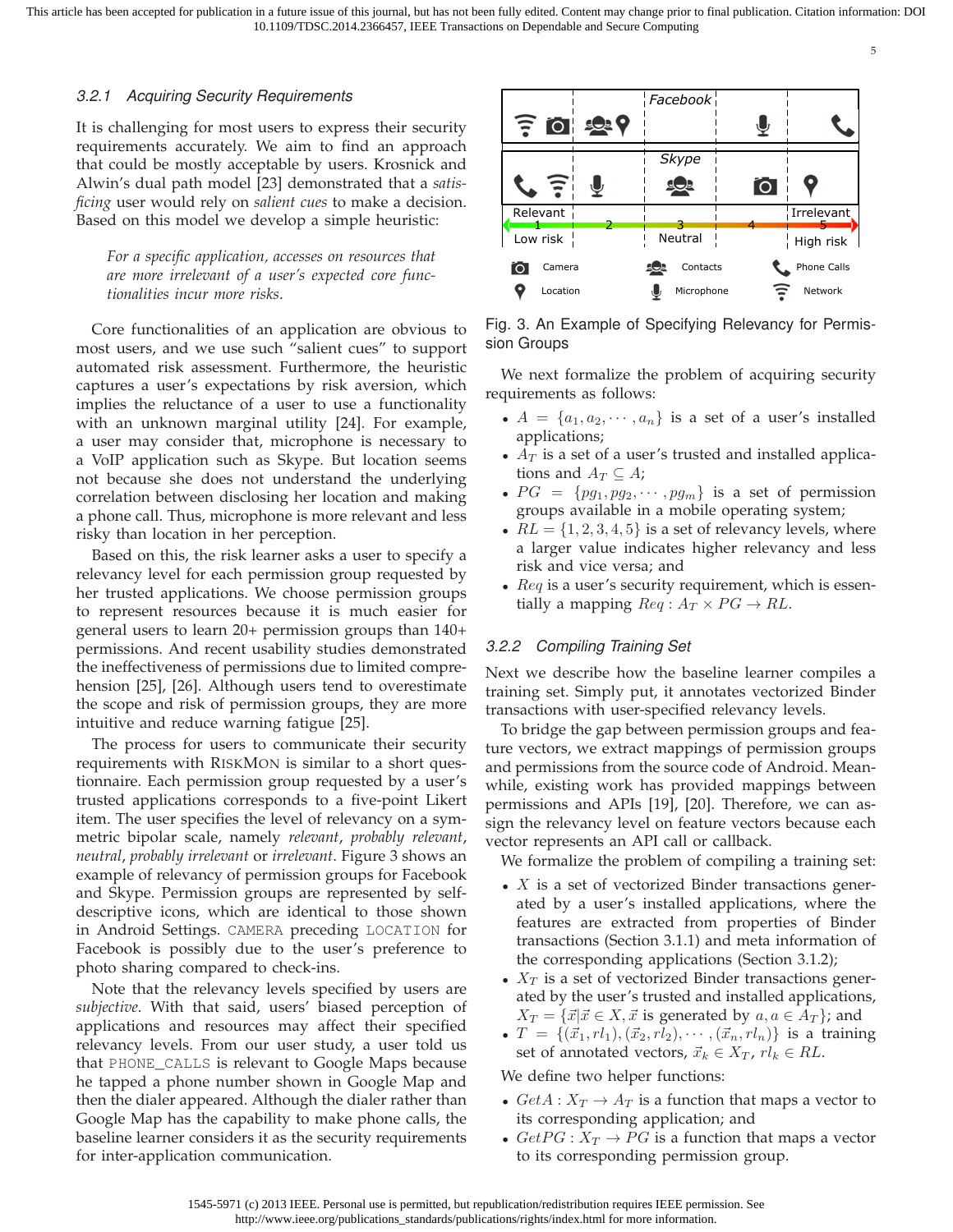6

Algorithm 1 illustrates the process to compile the training set T, where feature vectors from  $X_T$  are annotated with relevancy levels specified by a user's security requirements.

| <b>Algorithm 1: Compiling Training Set</b>                                                                              |
|-------------------------------------------------------------------------------------------------------------------------|
| Data: $X_T$ , Req                                                                                                       |
| Result: $T$                                                                                                             |
| $T \leftarrow \emptyset$ ;                                                                                              |
| for $\vec{x} \in X_T$ do                                                                                                |
| $a \leftarrow GetA(\vec{x}); pg \leftarrow GetPG(\vec{x});$<br>$rl \leftarrow Reg(a, pg);$<br>add $(\vec{x}, rl)$ to T; |
|                                                                                                                         |
|                                                                                                                         |
| end                                                                                                                     |
| refurn $T$                                                                                                              |

#### 3.2.3 Generating Risk Assessment Baseline

Duh [27] shows that Ranking Support Vector Machine (RSVM) [28] performs better than regression with respect to eliciting human judgement in evaluating machine translation systems. Next, we explain how we apply RSVM to derive a risk assessment baseline for assessing mobile applications.

We assume that a set of ranking functions  $f \in F$  exists and satisfies the following:

$$
\vec{x}_i \prec \vec{x}_j \iff f(\vec{x}_i) < f(\vec{x}_j),\tag{1}
$$

where  $\prec$  denotes a preferential relationship of risks.

In the simplest form of RSVM, we assume that  $f$  is a linear function:

$$
f_{\vec{w}}(\vec{x}) = \langle \vec{w}, \vec{x} \rangle, \tag{2}
$$

where  $\vec{w}$  is a weight vector, and  $\langle \cdot, \cdot \rangle$  denotes inner product.

Combing (1) and (2), we have the following:

$$
\vec{x}_i \prec \vec{x}_j \iff \langle \vec{w}, \vec{x}_i - \vec{x}_j \rangle < 0,\tag{3}
$$

Note that  $\vec{x}_i - \vec{x}_j$  is a new vector that expresses the relation  $\vec{x}_i \prec \vec{x}_j$  between  $\vec{x}_i$  and  $\vec{x}_j$ . Given the training set T, we create a new training set  $\tilde{T}'$  by assigning either a positive label  $z = +1$  or a negative label  $z = -1$  to each pair  $(\vec{x}_i, \vec{x}_j)$ .

$$
(\vec{x}_i, \vec{x}_j) : z_{i,j} = \begin{cases} +1 & \text{if } r_i > r_j \\ -1 & \text{if } r_i < r_j \end{cases} \tag{4}
$$
\n
$$
\forall (\vec{x}_i, r_i), (\vec{x}_j, r_j) \in T
$$

To select a ranking function  $f$  that fits the training set T ′ , we construct the SVM model to solve the following quadratic optimization problem:

$$
\begin{array}{ll}\text{minimize} & \frac{1}{2}\vec{w}\cdot\vec{w} + C\sum\xi_{i,j} \\ \text{subject to} & \forall(\vec{x}_i, \vec{x}_j) \in T': z_{i,j}\langle\vec{w}, \vec{x}_i - \vec{x}_j\rangle \ge 1 - \xi_{i,j} \\ & \forall i \forall j: \xi_{i,j} > 0 \end{array} \tag{5}
$$

Denoting  $\vec{w}^*$  as the weight vector generated by solving (5), we define the risk scoring function  $f_{\vec{w}^*}$ , for assigning risk scores to the feature vectors (*i.e.*, vectorized Binder transactions):

$$
f_{\vec{w}^*}(\vec{x}) = \langle \vec{w}^*, \vec{x} \rangle \tag{6}
$$

For any  $\vec{x} \in X$ , the risk scoring function measures its projection onto  $\vec{w}^*$ , or the distance to a hyperplane whose normal vector is  $\vec{w}^*$ . Thus, the hyperplane is indeed the risk assessment baseline.

## **3.3 Risk Meter**

Risk meter measures the risks incurred by each installed application, including a user's trusted application as well. Note that (6) gives a signed distance. In (7) we use the absolute value to represent the deviation and risk, because the sign simply indicates whether  $\vec{x}$  is on one side of the RSVM's margin or the opposite. The risks incurred by an application  $a_i$  are the cumulative risks of its Binder transactions:

$$
\sum |f_{\vec{w}^*}(\vec{x})|, \text{where } \vec{x} \text{ is generated by } a_i. \tag{7}
$$

Another goal of the risk meter is to provide supporting evidences to end-users. To this end, it presents the measured risks at 3 levels of granularities.

**Application:** In the simplest form, the risk meter presents a ranking of installed applications by their risks as a bar chart. The  $X$  axis indicates the applications and the Y axis indicates the risks. A user can trust an application if it is less risky than her trusted ones. In contrast, an application that is significantly risky can also draw a user's attention.

**Permission group:** The ranking of applications may seem unconvincing sometimes for users. In such a case, the risk meter can provide risk composition by permission groups that is represented as a pie chart. The pie chart intuitively reveals the proportion of the risks incurred by the core functionalities of an application. As users have basic knowledge of permission groups when they specify security requirements, they should be able to interpret the risk composition correctly.

**Permission:** Considering a user's limited comprehension of permissions, we do not present general users with the evidences that are more fine-grained than permission groups. Evidences presented at this level are intended for experienced users who would like to tune up their security requirements. Particularly, our automated risk mitigation mechanism (Section 4) also utilizes these evidences for permission revocation.

Moreover, RISKMON allows a user to establish and revise her security requirements iteratively. RISKMON may generate biased or unconvincing evidences as a user may not have clear and accurate security requirements at the very beginning of using RISKMON. Thus, a user can provide her feedback by adjusting her security requirements and/or adding more trusted applications. RISKMON also periodically updates the security assessment baseline for observed new runtime behaviors. All of these enable RISKMON to approximate an optimum risk assessment baseline to help users make better decisions.

<sup>1545-5971 (</sup>c) 2013 IEEE. Personal use is permitted, but republication/redistribution requires IEEE permission. See http://www.ieee.org/publications\_standards/publications/rights/index.html for more information.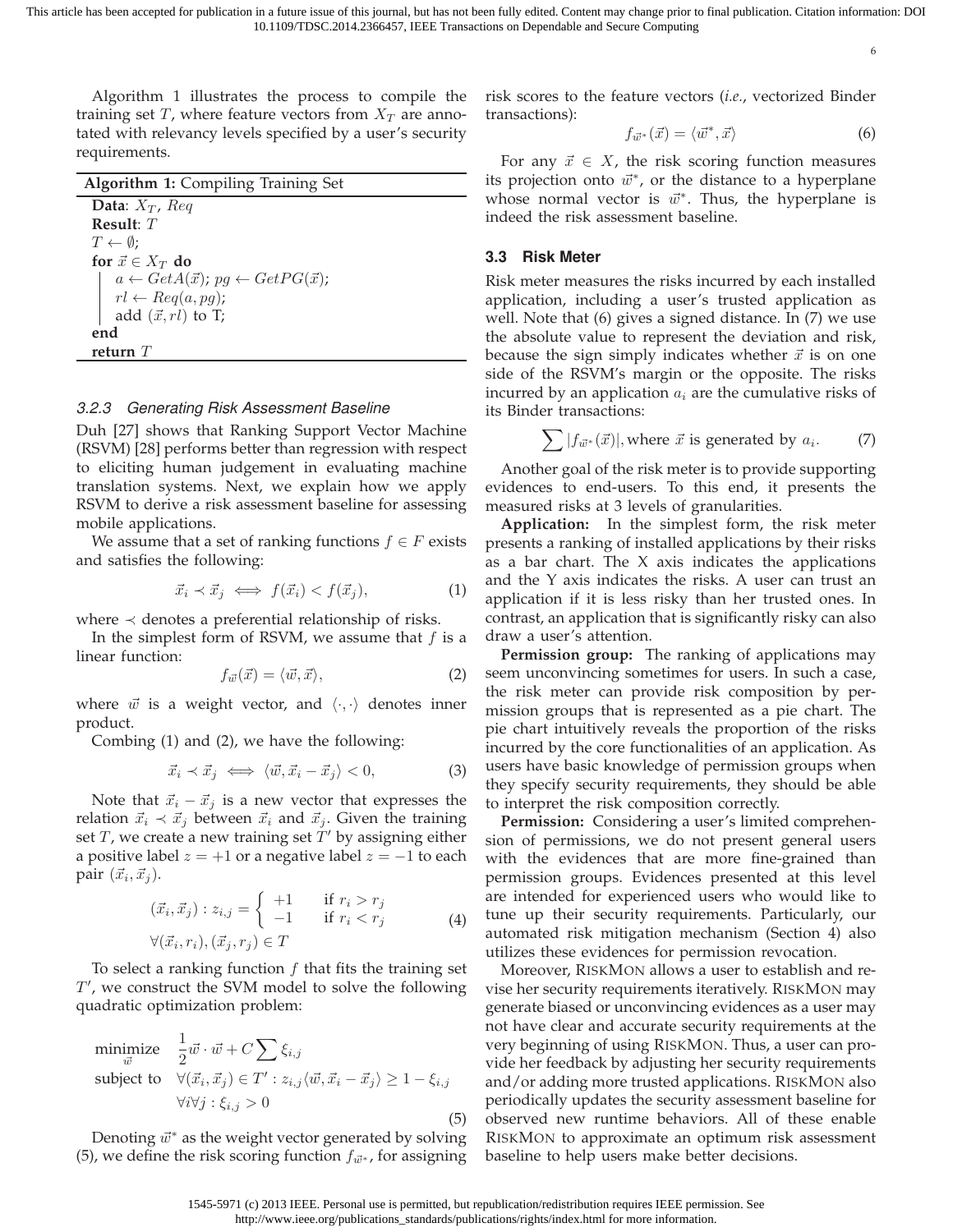7

# **4 AUTOMATED RISK MITIGATION**

Based on the proposed risk assessment framework, we move one step further to address risk mitigation. Specifically, we propose an automated decision process that assists users to conveniently identify and revoke risky permissions from installed applications.

A typical permission framework, just like common access control systems, involves decision processes that grant and revoke permissions. While permission granting has been widely adopted in modern mobile platforms, permission revocation has not received a commensurate popularity. For example, iOS users could not deny accesses to their personal information until iOS 6. Google introduced App Ops as an experimental privacy control framework in Android 4.3, but later disabled its management interface in Android 4.4.2 [29].

Permission revocation is necessary because it enables complete and flexible control over granted capabilities. To this end, recent work has proposed enhanced middleware mandatory access control (MMAC) frameworks to support rule-driven permission revocation on Android [30]–[34]. An obvious limitation of such frameworks lies in the definition and maintenance of the rules [35], which place non-negligible burden on general users. To say the least, it remains an open question whether users can accurately cherry-pick the risky permissions that should indeed be revoked.

Intuitively, RISKMON could provide the necessary evidences to support a permission revocation decision process. However, Android by default only allows users to mitigate unnecessary risks is removing risky applications. Such an arbitrary approach may disrupt user experiences. For example, grey applications (*e.g.*, adsupported games) are likely to request excessive permissions for harvesting user information. Revoking all the granted permissions (*i.e.*, removing application) seems unnecessary because some permissions are not major sources of risks and they may support functionalities that a user needs. Our goal is to selectively revoke risky permissions and mitigate future risks to a user's expected level. Therefore, those grey applications might still retain necessary functionalities and users could stay protected from privacy-infringing code.

We identify three key challenges in bridging the gap between risk assessment and risk mitigation: (1) selecting reference applications; (2) estimating risk budgets; and (3) enforcing decisions with minimal user intervention. Reference applications implicitly provide a user's expected runtime behaviors and upper bounds of acceptable risks. Risk budgets quantitatively determine decision thresholds that line up with the user's risk mitigation strategies. Moreover, we need to minimize user intervention in decision enforcement, because general users would be incapable and reluctant to create and manage security policies. We next describe how we address these challenges.



Fig. 4. An Example of Selecting Reference Applications from Close Categories

#### **4.1 Selecting Reference Applications**

As we previously assumed, a user's trusted applications define her expected appropriate behaviors for similar applications. To select a set of reference applications for a target application, we prefer trusted applications that are under the *same* or *close* categories because their core functionalities tend to be similar. Therefore, we assign coordinates to all the installed applications according to their categories in the category SOM. Then, we select the reference applications by computing a set of  $k$ -nearest trusted applications based on their Euclidean distances.

The best choice of  $k$  depends on the category SOM and the number of the trusted applications. Here we adopt a conservative approach to avoid over-generalization that could lead to over-estimation of risk budgets. First, we start from  $k \leq \lfloor log_2 |A_T| \rfloor$ . Meanwhile, we need to filter this set by removing applications that are not close enough to the target application. To quantitatively define "close", we compute the smallest enclosing circle of the category SOM and its radius  $R$ , and choose  $R/2$  as the threshold of close categories. In summary, a target application  $a$ 's reference application set  $A_{Ra}$  is the intersection of the following sets:

- 1)  $\lfloor log_2|A_T| \rfloor$ -nearest trusted applications; and
- 2) the trust applications whose Euclidean distance from *a* is no larger than *r*, where  $r = R/2$ .

Figure 4 demonstrates an example of selecting reference applications for a social application. The result is no more than  $\lfloor log_2 |A_T| \rfloor$  applications under the "Social", "Communication", and/or "Entertainment" categories.

Automated risk mitigation is also limited by the same problem of insufficient trusted applications as automated risk assessment.  $A_{Ra}$  could be empty because  $A_T$  does not cover sufficient categories. In such a case, reselecting reference applications is scheduled after a user adds trusted applications and improves coverage.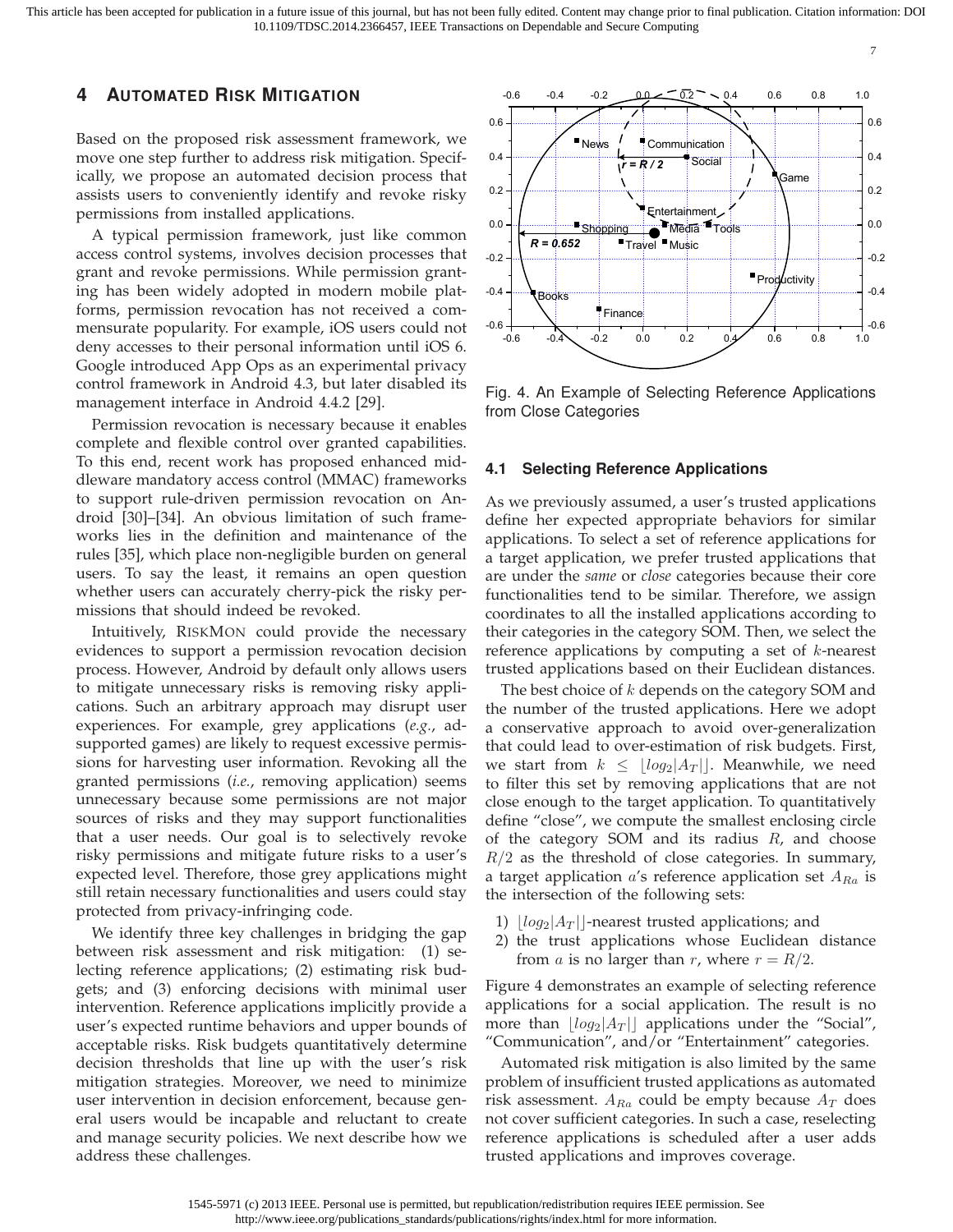8

#### **4.2 Estimating Risk Budgets**

Risk budgets define decision thresholds used in our automated decision process. Our goal is to derive a risk budget for each permission of a target application from its reference applications.

We next formalize the problem of estimating risk budgets for a target application  $a$  as follows:

- $P = \{p_1, p_2, \dots, p_n\}$  is a set of permissions available in a mobile operating system;
- $UsedP$  :  $A \rightarrow 2^P$  is a function that maps an application to a set of permissions whose usage patterns have been observed by RISKMON;
- $PAR : P \times A \rightarrow \mathbb{R}$  is a function that maps a granted permission of an application to its measured risk score; and
- $BI_a = \bigcup_{ta \in A_{Ra}} UsedP(ta)$  is a set of permissions that are the budget items for an application  $a$ .

We then introduce the following *budget estimation functions* to support different risk mitigation strategies, where  $p \in UsedP(a)$ ,  $a \in A$ ,  $a \notin A_T$ ,  $A_{Ra} \subset A_T$ :

$$
Strict_a(p) = \begin{cases} \min_{ta \in A_{Ra}} PAR(p, ta) & \text{if } p \in B I_a \\ 0 & \text{if } p \notin B I_a \end{cases}
$$
  
\n
$$
Average_a(p) = \begin{cases} \arg_{ta \in A_{Ra}} PAR(p, ta) & \text{if } p \in B I_a \\ ta \in A_{Ra} \\ 0 & \text{if } p \notin B I_a \end{cases}
$$
  
\n
$$
Relaxed_a(p) = \begin{cases} \max_{ta \in A_{Ra}} PAR(p, ta) & \text{if } p \in B I_a \\ a \text{wg } PAR(p, ta) & \text{if } p \notin B I_a \end{cases}
$$
  
\n(8)

The **strict** function prefers the most privacypreserving practices of the reference applications. The **average** function attempts to reduce the risks below the average practices. For the permissions not among the budget items, the **strict** and **average** functions both opt for a zero tolerance strategy. In contrast, the **relaxed** function allows such permissions but their incurred risks should not exceed the average of all the trusted applications.

#### **4.3 Generating and Enforcing Decisions**

To generate a decision for a permission  $p$  of an application a, we compute its cumulative risks as  $Risk_a(p)$ and apply a user-specified budget estimation function, for example:

$$
Decision(a, p) = \begin{cases} \text{Keep} & \text{if } Risk_a(p) \leq Strict_a(p) \\ \text{Revole} & \text{if } Risk_a(p) > Strict_a(p) \end{cases} \tag{9}
$$

Note that an important criterion of our decision process is *revoking by observed behaviors* <sup>3</sup> .

Managing security policies for complex information systems has been a challenging task. It is even harder for dynamic systems such as the Android middleware, whose security policies have to confine various applications that rapidly update themselves. Enforcing security decisions for such systems would be unrealistic for general users because it consumes much user attention and leads to habituation [36]. This partially implies why Android community has been careful with integrating user-oriented and generic permission revocation [29].

We introduce automated policy generation to address this challenge. Specifically, automated permission revocation and policy generation are activated after (1) a user installs or updates a new application; (2) a user updates her risk assessment baseline; or (3) a pre-defined time period. Note that we do not attempt to implement our own policy enforcement mechanisms. Instead, our framework could be easily adapted to support new middleware MAC frameworks with an intuitive policy translation module.

## **5 IMPLEMENTATION AND EVALUATION**

In this section we first discuss a proof-of-concept implementation of RISKMON. Then, we present the results of our online user study followed by the case studies of automated risk assessment and mitigation. We conclude our evaluation with the usability and performance.

#### **5.1 Implementation and Experimental Setup**

We implemented a proof-of-concept prototype of RISK-MON on the Android mobile platform. In terms of continuous monitoring, we implemented a reference monitor for Binder IPC by inserting hooks inside the Binder userspace library. The hooks tap into Binder transactions and log the parcels along with senders' and recipients'  $UIDs<sup>4</sup>$ . In addition, we implemented automated risk assessment based on  $SVMLight<sup>5</sup>$  and its built-in Gaussian radial basis function kernel. To tune the SVM for better performance, we used a grid-search to test an exponential sequence of  $C = 10^{-5}, 10^{-4}, \dots, 10^{5}$ , where  $C$  is the penalty parameter. The other parameters kept their default values as provided by SVMLight.

We conducted a user study of 33 participants to evaluate the practicality and usability of RISKMON. We hand-picked 10 applications (Table 1) that were most downloaded from Google Play in their respective categories. We assumed that all the participants trust them. Then we used participants' security requirements for the 10 applications and their application intelligence to generate the baselines. We also randomly selected 4 target applications from the Top Charts of Google Play to calculate their risks based on the generated baselines, including: *a*) CNN App for Android Phones (abbreviated as CNN); *b*) MXPlayer; *c*) Pandora Internet Radio (abbreviated as Pandora); and *d*) Walmart. For both trusted (10) and target (4) applications, we collected their one-day runtime behaviors on a Samsung Galaxy Nexus

<sup>3.</sup> Intuitively, dormant permissions do not incur any risks so we choose not to revoke them because we have no observed evidence to prove that such permissions will be abused.

<sup>4.</sup> Ad libraries are assessed separately in case of ADSplit [37].

<sup>5.</sup><http://svmlight.joachims.org/>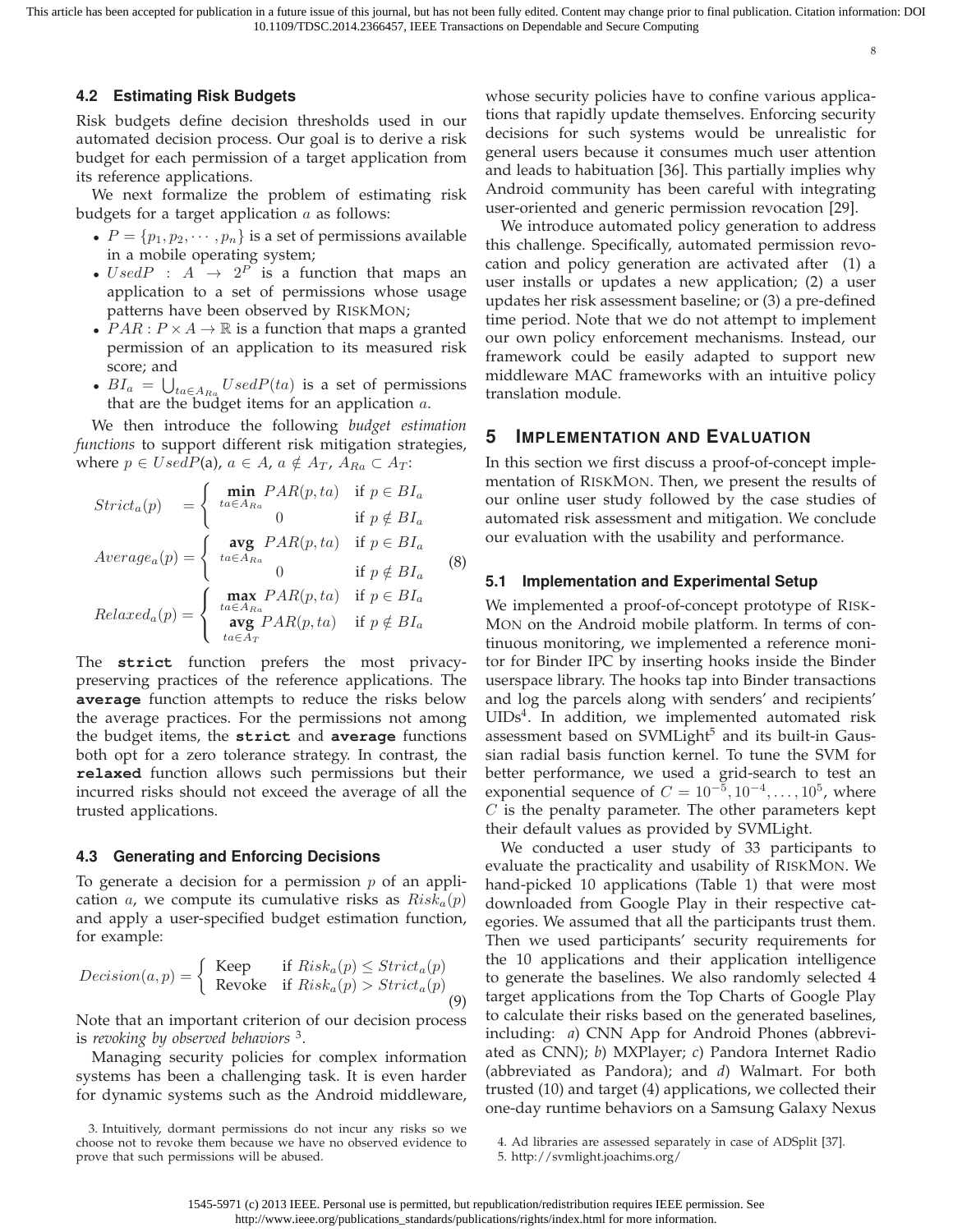9

TABLE 1 Applications Assumed to be Trusted by the Participants in the User Study

| Application            | Category          |
|------------------------|-------------------|
| AmazonMobile           | Shopping          |
| BejeweledBlitz         | Game              |
| ChaseMobile            | Finance           |
| Dictionary.com         | Books & Reference |
| Dropbox                | Productivity      |
| Google+                | Social            |
| GooglePlayMovies&TV    | Media & Video     |
| Hangouts(replacesTalk) | Communication     |
| MoviesbyFlixster       | Entertainment     |
| Yelp                   | Travel & Local    |
|                        |                   |

TABLE 2 Demographics of the Participants

|           | Category                            | # of users    |
|-----------|-------------------------------------|---------------|
| Gender    | Male                                | 29 (87.9%)    |
|           | Female                              | $4(12.1\%)$   |
|           | $18 - 24$                           | $15(45.5\%)$  |
| Age       | $25 - 34$                           | 16 (48.5%)    |
|           | 35-54                               | $2(6.1\%)$    |
|           | Graduated high school or equivalent | $3(9.1\%)$    |
|           | Some college, no degree             | $6(18.2\%)$   |
| Education | Associate degree                    | $1(3.0\%)$    |
|           | Bachelor's degree                   | $11(33.3\%)$  |
|           | Post-graduate degree                | 12 $(36.4\%)$ |

phone. In addition, we developed a web-based system <sup>6</sup> that acquires a participant's security requirements, feeds them to RISKMON and presents the results calculated by RISKMON to the participant. A participant was first presented with a tutorial page that explains how to specify relevancy levels as her security requirements. Then she was required to set relevance levels for each permission group requested by each trusted application after reading the application's descriptions on Google Play. Afterwards, RISKMON generated a risk assessment baseline for the participant based on her inputs and runtime behaviors of the 10 trusted applications. Then RISKMON applied the baseline on each of the 14 applications, and displayed a bar chart that illustrates a ranking of 14 applications by their measured cumulative risks. Finally, an exit survey was presented to collect the participant's perceived usability of RISKMON. Our study protocol was reviewed by our institution's IRB. And we recruited participants through university mailing lists and Amazon MTurk. Table 2 lists the demographics of the 33 participants.

# **5.2 Empirical Results**

# 5.2.1 Security Requirements

From our user study on the applications shown in Table 1, we highlight the results of Chase Mobile and



Fig. 5. Average Relevancy Levels Specified by the Participants for Chase Mobile and Dropbox

Dropbox because they both request some ambiguous permission groups that are hard to justify for users. Figure 5 demonstrates the average relevancy levels set by the participants for each permission group requested by Chase Mobile and Dropbox. The error bars indicate the standard deviation.

Chase Mobile is a banking application with functionalities like depositing a check by taking a picture and locating nearest branches. Apparently NETWORK is more relevant than others as participants agree that Chase Mobile needs to access the Internet. Even though Chase Mobile uses LOCATION to find nearby bank branches and CAMERA to deposit checks, both LOCATION and CAMERA have lower relevancy levels than NETWORK. We believe it is because some participants do not have the experiences of using such functionalities, but the averages are still higher than neutral. Furthermore, SOCIAL\_INFO falls below "neutral", showing participants' concerns of why Chase Mobile uses such information.

Dropbox is an online file storage and synchronization service. From its results, we identified an interesting permission group, APP\_INFO, whose description in Android's official document is: *group of permissions that are related to the other applications installed on the system*. This authoritative description does not provide any cue of negative impacts, which leads to user confusion as we can see that APP\_INFO has the largest standard deviation. STORAGE, SYNC\_SETTINGS and ACCOUNTS are all above "probably relevant" possibly due to their self-descriptive names that are semantically close to Dropbox's core functionalities.

<sup>6.</sup> Screenshots are available at<http://goo.gl/xIuYp1>

<sup>1545-5971 (</sup>c) 2013 IEEE. Personal use is permitted, but republication/redistribution requires IEEE permission. See http://www.ieee.org/publications\_standards/publications/rights/index.html for more information.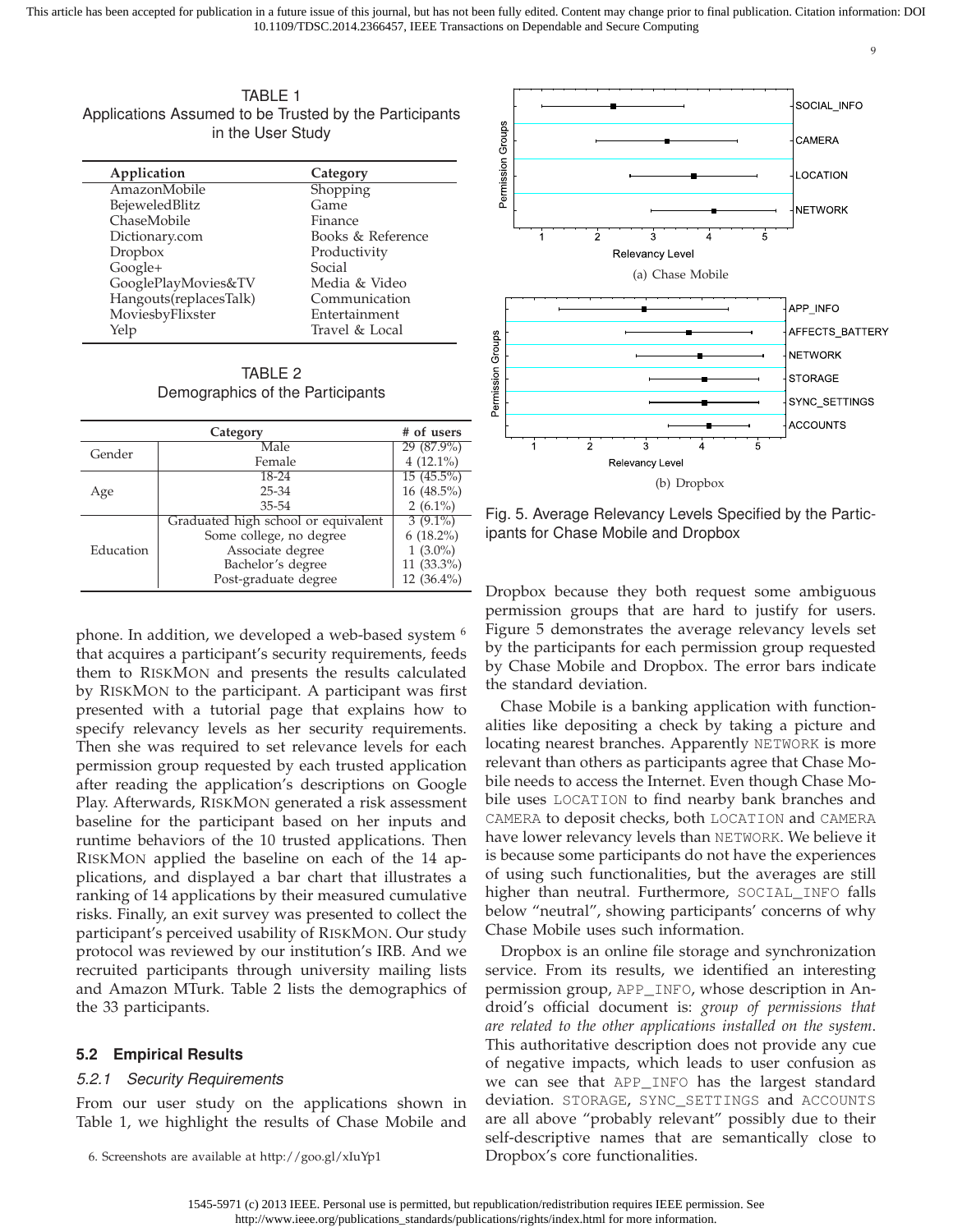Moreover, we noticed that the participants tend to set higher relevancy levels for self-descriptive permission groups, while they tend to be conservative for other permission groups. We note that this does not affect RISKMON in acquiring a user's security requirements, because RISKMON captures the precedence of one permission group over another. Thus, the least relevant permission group always gets the highest risk scores.

# 5.2.2 Application Risk Ranking

Figure 6 illustrates the ranking of 14 applications by their average cumulative risk scores as measured by 33 risk assessment baselines generated for the participants. We can see that MXPlayer (2.55) and Walmart (12.72) fall within the trusted applications, while CNN (54.15) and Pandora (69.22) are ranked with the highest risk scores.

Note that both Pandora and CNN are renowned applications developed by experienced developers. Seemingly, they should use sensitive information appropriately. Hence, we verified them by manually dissecting their captured Binder transactions. We found that they kept polling ConnectivityManager for a fine-grained state of the current network connection, which generated hundreds of Binder transactions albeit each transaction was not very risky. This is an unexpected practice with respect to privacy and performance, because the official Android documents $^7$  suggest developers register CONNECTIVITY\_CHANGE broadcasts to get connectivity updates instead of polling. On the contrary, Hangouts incurred almost imperceptible amount of risks, although it has similar requirements for connectivity. Therefore, RISKMON showed that even popular applications might use sensitive information in a way that incurs potential risks for users.

# **5.3 Case Studies**

Note that there is no ground truth of users' expected appropriate behaviors. Therefore, we opt for several case studies to evaluate the effectiveness of our approaches. We handpicked two applications, SogouInput and PPS.TV, because they both request one or more sensitive and excessive permissions. We also reused the target applications that were previously selected for the user study. To assess these 6 applications, we specified the relevancy levels for the 10 trusted applications and generated a risk assessment baseline. We verified their identified risk composition with manual analysis. Finally, we applied automated permission revocation to identify and mitigate their unnecessary risks. Table 3 and Table 4 demonstrate the results of automated risk assessment and mitigation, respectively.

# 5.3.1 Automated Risk Assessment

SogouInput is an input method based on the pinyin method of romanization, and PPS.TV is a video streaming application similar to its counterparts such as Hulu and Netflix. Both of them are feature-rich, free and have accumulated over 5,000,000 installs on Google Play. We note that PPS.TV and SogouInput request 22 and 29 permissions, respectively. The numbers of requested permissions make them suspicious over-privileged or privacy-infringing applications.

The measured cumulative risk scores are 179.0 for SogouInput and 366.9 for PPS.TV. First, the unusually large portion of PHONE\_CALLS indicates substantial use of capabilities related to making phone calls and reading unique identifiers. We verified the corresponding Binder transactions and revealed that it attempted to read a user's subscriber ID and device ID. Second and more notably, SOCIAL\_INFO contributed 4.02% of the total risks incurred by SogouInput. We verified the corresponding Binder transactions and found that SogouInput accessed content://com.android.contacts and received a parcel of 384 bytes. Usually an Android application queries the contact application and receives only the entries a user picks, which is several bytes long. On the contrary, SogouInput attempted to dump the whole contact repository. Similar to SogouInput, PPS.TV utilized permissions related to PHONE\_CALL. In addition to reading a user's device ID and subscriber ID, it also registered a callback to receive events of call states. We note that this allows PPS.TV to read the number of incoming calls. To verify which trusted applications were mostly used in assessing the appropriateness of the behaviors of SogouInput and PPS.TV, we performed an exhaustive leave-p-out cross validation on the 10 trusted applications. The results showed that Google+, MoviesbyFlixter, and Dropbox contributed most in assessing SogouInput. And Google+, Dictionary.com contributed most for PPS.TV.

As for the four target applications, three of them used the APIs related to NETWORK and LOCATION. The considerable risks of NETWORK incurred by Pandora and CNN were due to polling ConnectivityManager as we have discussed in Section 5.2.2. Meanwhile, CNN and Walmart both continuously tracked a user's location through APIs related to LOCATION. MXPlayer could be deemed as safe due to its low cumulative risks as well as reasonable risk composition. Moreover, the major source of risks could imply whether an application abuses a user's information. For example, LOCATION contributed a majority of Walmart's total risks, which simply does not make sense for a shopping application.

# 5.3.2 Automated Risk Mitigation

Based on the measured risks of the 6 applications, we further applied our automated risk mitigation approach. In particular, we used Figure 2 to guide our selection of reference applications out of 10 trusted applications. Therefore,  $r = R/2 = 0.326$  as shown in Figure 4 and k was no more than 3. Afterwards, we chose the **average** budget estimation function to reduce the incurred risks of the applications that are below the average level of their respective reference applications. Table 4 shows the

<sup>7.</sup> [http://developer.android.com/training/monitoring-device](http://developer.android.com/training/monitoring-device-state/connectivity-monitoring.html)[state/connectivity-monitoring.html](http://developer.android.com/training/monitoring-device-state/connectivity-monitoring.html)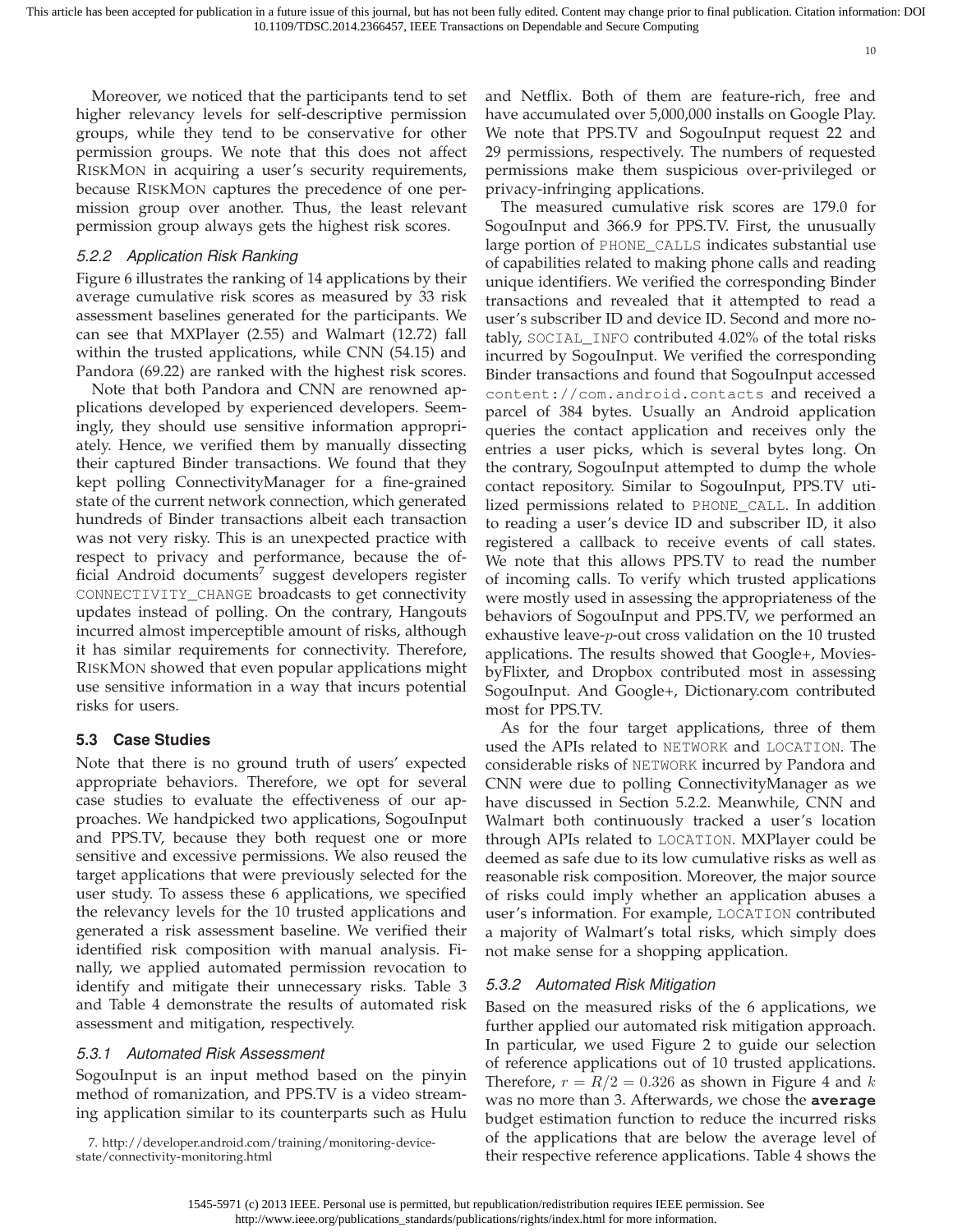11



Fig. 6. Average Cumulative Risk Scores Measured by the Participants' Risk Assessment Baselines

revoked permissions and risk reduction of the assessed applications. In this table, we have denoted the specific reason for each revoked permission. "(O)" indicates that the revoked permission was used by one or more reference applications but exceeded the threshold set by the budget estimation function. "(N)" means that the permission was not used by any of the reference applications. Such permissions were also revoked in our case studies due to the **average** function's zero tolerance strategy.

The revoked permissions are lined up with the results as shown in Table 3. In particular, READ\_CONTACTS and VIBRATE were revoked from SogouInput because they were used but not among the risk budget items. In contrast, none of permissions related to LOCATION was revoked, implying that SogouInput used LOCATION in a reasonable and conservative manner. 4 out of 5 revoked permissions of PPS.TV were mitigated due to overbudget, demonstrating its notable tendency of abusing a user's information. Overall, these applications were confined to behave like their respective reference trusted applications.

We enforced the generated decisions through AppOps, and the revoked permissions did not break the core functionalities. However, we can not guarantee that permission revocation does not significantly impair an application's usability, for two reasons. First, our framework does not directly enforce decisions. Graceful enforcement of decisions by access control frameworks is still an open question that is beyond the scope of this paper. Second, risky permissions are not always excessive. Obviously, core functionalities would break if their abused permissions are revoked.

The results of the case studies leave room for further analysis. How come an input method and a video streaming application need capabilities related to PHONE\_CALLS, LOCATION and SOCIAL\_INFO? Why does Walmart need to continuously access users' location? Possibly users could get personalized services through disclosing private information. However, it comes with a price. RISKMON is a necessary step towards highlighting and mitigating the excessive risks.

| TABLE 3                                          |  |
|--------------------------------------------------|--|
| Risk Composition of Applications in Case Studies |  |

| Application | <b>Permission Group</b> | <b>Risk Score</b> |
|-------------|-------------------------|-------------------|
|             | <b>LOCATION</b>         | $5.6(3.13\%)$     |
|             | <b>NETWORK</b>          | 104.4 (58.29%)    |
| SogouInput  | PHONE_CALLS             | $61.8(34.56\%)$   |
|             | SOCIAL INFO             | $7.2 \ (4.02\%)$  |
|             | Total:                  | 179.0 (100%)      |
|             | <b>LOCATION</b>         | 26.0 (7.09%)      |
| PPS.TV      | <b>NETWORK</b>          | 108.3 (29.52%)    |
|             | PHONE CALLS             | 232.6 (63.40%)    |
|             | Total:                  | 366.9 (100%)      |
|             | <b>AFFECTS BATTERY</b>  | $0.27(0.21\%)$    |
| Pandora     | <b>NETWORK</b>          | 131.6 (99.49%)    |
|             | PHONE CALLS             | $0.4$ $(0.30\%)$  |
|             | Total:                  | 132.3 (100%)      |
|             | <b>LOCATION</b>         | 26.7(20.75%)      |
| <b>CNN</b>  | <b>NETWORK</b>          | 101.8 (79.25%)    |
|             | Total:                  | 128.5 (100%)      |
|             | LOCATION                | 40.8(72.05%)      |
| Walmart     | <b>NETWORK</b>          | 15.8 (27.95%)     |
|             | Total:                  | 56.6 (100%)       |
|             | NETWORK                 | $5.3(100.00\%)$   |
| MXPlayer    | Total:                  | 5.3 $(100\%)$     |

TABLE 4 Revoked Permissions of Applications in Case Studies

|            | <b>Revoked Permissions</b>      | <b>Risk</b>      |
|------------|---------------------------------|------------------|
|            | Application (O): Over budget    | Reduction        |
|            | (N): Not in budget              |                  |
|            | <b>ACCESS NETWORK STATE (O)</b> |                  |
|            | READ_PHONE_STATE (O)            |                  |
| SogouInput | READ CONTACTS (N)               | 169.5 (94.7%)    |
|            | <b>VIBRATE (N)</b>              |                  |
|            | <b>ACCESS LOCATION (O)</b>      |                  |
|            | ACCESS NETWORK STATE (O)        |                  |
| PPS.TV     | ACCESS WIFI STATE (O)           | 367.0 (99.8%)    |
|            | CHANGE WIFI STATE (N)           |                  |
|            | READ_PHONE_STATE (O)            |                  |
| Pandora    | <b>ACCESS NETWORK STATE (O)</b> | 130.3 (98.5%)    |
|            | <b>ACCESS LOCATION (N)</b>      |                  |
| CNN        | <b>ACCESS_NETWORK_STATE (O)</b> | $128.5(100.0\%)$ |
|            | WAKE LOCK (N)                   |                  |
| Walmart    | <b>ACCESS_LOCATION (O)</b>      | 56.6 (100.0%)    |
|            | ACCESS_NETWORK_STATE (O)        |                  |
| MXPlayer   |                                 | $0.0(0.0\%)$     |

<sup>1545-5971 (</sup>c) 2013 IEEE. Personal use is permitted, but republication/redistribution requires IEEE permission. See http://www.ieee.org/publications\_standards/publications/rights/index.html for more information.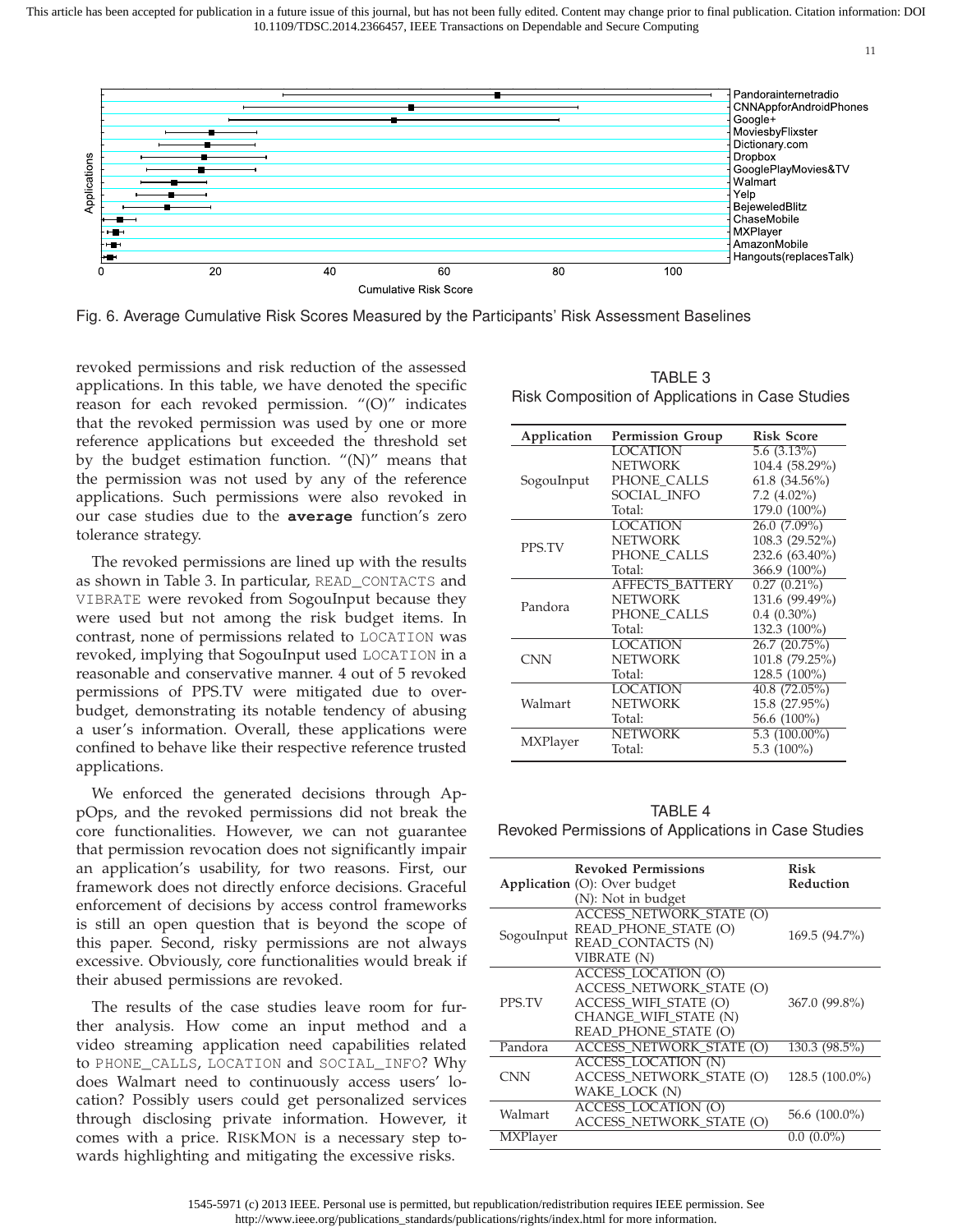12

| <b>TABLE 5</b><br><b>Usability Evaluation Results</b> |         |                                           |  |
|-------------------------------------------------------|---------|-------------------------------------------|--|
| Metric                                                | Average | Lower bound on 95%<br>confidence interval |  |
| Likeability                                           | 0.811   | 0.797                                     |  |
| Simplicity                                            | 0.674   | 0.645                                     |  |
| Risk perception                                       | 0.758   | 0.751                                     |  |
| TABLE 6                                               |         |                                           |  |

| Microbenchmark Results |
|------------------------|
|                        |

| <b>Benchmark</b>              | Average (s) | Standard<br>Deviation (s) |
|-------------------------------|-------------|---------------------------|
| Feature extraction            | 8.27        | 0.07                      |
| Baseline generation (10 apps) | 289.56      | 235.88                    |
| Risk measurement (per app)    | 0.55        | 0.17                      |

## **5.4 System Usability**

The criteria for usability were split into three areas: *likeability*, *simplicity* and *risk perception*. Likeability is a measure of a user's basic opinion towards automated risk assessment. This identifies whether users would like to accept the proposed mechanism. Simplicity is a measure of how intuitive the concepts and procedures are, which is useful in evaluating the burden placed on users. Risk perception is a measure of a user's perceived awareness of risks through risk assessment, which evaluates how users interpret the presented risk.

After using RISKMON, an exit survey was presented to collect users' perceived usability of RISKMON. In the survey, we asked users a set of questions on *likeability*, *simplicity*, and *risk perception*. Questions were measured with a five-point Likert scale. A higher score indicates a positive opinion or agreement and vice versa. Then scores were adjusted to [0,1] for numerical analysis.

We analyzed a 95% confidence interval for users' answers. Specifically, we are interested in determining the average user's minimum positive opinions. Hence, we looked at the lower bound of the confidence interval. Table 5 shows that an average user asserts 79.7% positively on likeability, 64.5% on simplicity and 75.1% on risk perception. The results show usability of RISKMON with the above-average feedback.

## **5.5 System Overhead**

To understand the performance overhead of RISKMON, we performed several microbenchmarks. The experiments were performed on a Samsung Galaxy Nexus phone with a 1.2GHz dual-core ARM CPU. The phone ran Android v4.2.2 and RISKMON built on the same version. Table 6 shows the average results.

**Feature extraction:** The application intelligence aggregator extracted feature vectors from 33,368,458 Binder IPC transactions generated by 14 applications in one day. We measured the CPU-time used by parsing the transactions and generating the feature vectors. The average time is 8.27 seconds, which is acceptable on a resourceconstrained mobile device.

**Baseline generation:** We ran baseline generation based on the input acquired in the online user study. The processing time varies for different participants, while the average time is approximately 289.56 seconds due to the computation complexity of the radial basis function kernel of SVMLight.

**Risk measurement:** Applying the risk assessment baseline is much faster than baseline generation. We measured the time taken to apply a risk assessment baseline on 14 applications. The average time per application is 0.55 seconds, which is imperceptible and demonstrates the feasibility of repeated risk assessment.

Finally, we anecdotally observed that it took 5-10 minutes for the participants to set relevancy levels for 10 applications. This usability overhead is acceptable compared to the lifetime of a risk assessment baseline.

## **6 DISCUSSION**

To capture actual risks incurred by applications used by a user, RISKMON fundamentally requires running them on the user's device. We note that 48.5% of the respondents in our user study claimed that they often test drive applications on their devices. However, RISK-MON itself does not detect or prevent sensitive data from leaving users' devices. We would recommend users use on-device isolation mechanisms (*e.g.*, Samsung KNOX).

RISKMON requires users to specify security requirements through permission groups. However, some permission groups are ambiguous (*e.g.*, APP\_INFO). Although we identify permission groups as an appropriate trade-off between granularity and usability, we admit that permission groups are still a partial artifact in representing sensitive resources. As our future work, we plan to weight the measured risks of each Binder transaction with protection levels of permissions. These levels, which pre-classify permissions and Binder transactions, can be considered as a subsidiary source of user's security requirements. We also found that several less sensitive permissions indeed need adjustment to avoid over-estimation. Moreover, generating a risk assessment baseline is a compute-intensive task that does not fit resource-constrained mobile devices. Thus, we plan to offload such a task to trusted third-parties or users' public or private clouds in the future.

Regarding our current implementation of RISKMON, it purposely monitors Binder IPC transactions that are (1) between applications and system services; and (2) between applications and system applications (*e.g.*, Contacts). With that said, RISKMON may discard accesses on assets owned by third-party applications. Meanwhile, custom permissions defined by third-party applications are also beyond the scope of RISKMON. Furthermore, RISKMON identifies Binder transactions with UIDs and thus may not assess the risks incurred by a certain component (*e.g.*, content provider) of an application. For our future work, we will extend the Android Activity-ManagerService and PackageManagerService to address these limitations.

1545-5971 (c) 2013 IEEE. Personal use is permitted, but republication/redistribution requires IEEE permission. See http://www.ieee.org/publications\_standards/publications/rights/index.html for more information.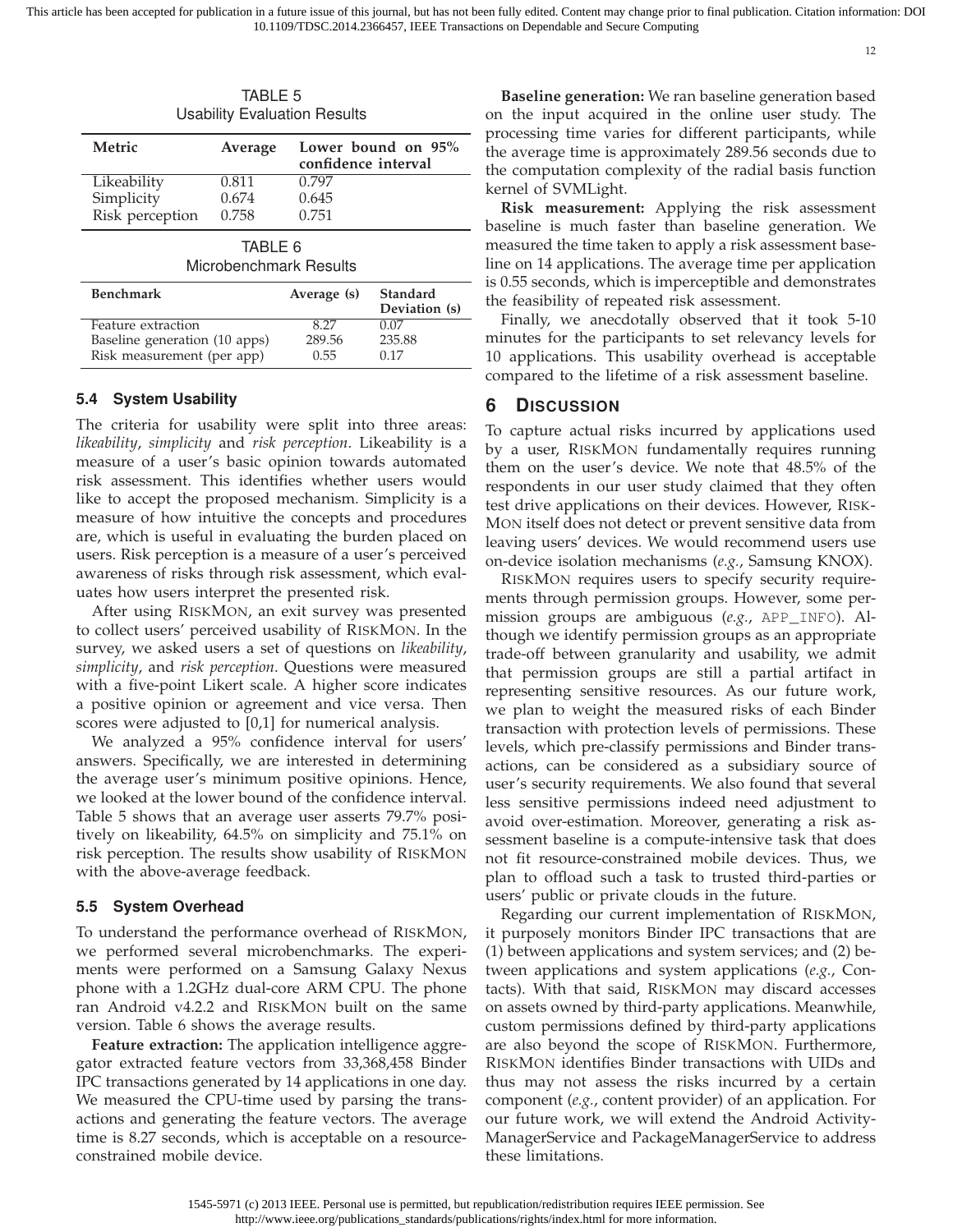# **7 RELATED WORK**

Our previous work [1] mainly dealt with risk assessment of mobile applications. The proposed approach helped reveal high-risk applications. However, it did not consider practical methods to mitigate the identified risks. Since the core functionalities of applications might not be major root causes of risks (*e.g.*, ad-supported games), risk mitigation through removing applications may disrupt user experiences. Instead, it is necessary to seek a novel approach for mitigating risks systematically. In this paper, we extend our previous work to address such a gap by connecting two important steps in RISK-MON: risk assessment and risk mitigation. As we have discussed in Section 4, we introduce new mechanisms to automatically select and revoke risky permissions from installed mobile applications, along with newly designed case studies for both steps.

In addition, there exist several related work to the proposed approach in this paper:

**Analysis of meta information.** Meta information available on application markets provides general descriptions of applications. Recent work has proposed techniques to distill risk signals from them. Sarma *et al.* [9] propose to analyze permissions alongside with application categories in two large application datasets. Peng *et al.* [10] use probabilistic generative models to generate risk scoring schemes that assign comparative risk scores on applications based on their requested permissions. In addition to analysis on permissions, Chia *et al.* [12] and Chen *et al.* [13] perform large-scale studies on application popularity, user ratings and external community ratings. However, meta information does not accurately describe the actual behaviors of applications. RISKMON uses meta information to provide operational contexts to complement the analysis on the runtime behaviors for risk assessment.

**Static and dynamic analysis.** Analysis on execution semantics of applications, such as static analysis of code and dynamic analysis of runtime behaviors, can reveal how applications use sensitive information. CHABADA [38] compares an application's static API usage against its description on application markets to detect API "outliers". TouchDevelop [39] statically identifies leaked or tampered information flows to suggest privacy settings for end users. However, malware with dynamic external code loading [40] could easily evade static analysis, rendering all existing static assessment mechanisms ineffective. Regarding dynamic analysis, TaintDroid [4] uses dynamic information flow tracking to detect at most 32 types of flows that are leaked to the network. DroidRanger [15] and RiskRanker [16] combine both static and dynamic analysis to detect anomalies. Compared to RISKMON, these work do not provide a baseline that captures diverse operational contexts as well as a user's expectation. Moreover, RISKMON monitors every permission-protected API and thus provides better coverage.

**Mandatory access control frameworks.** RISKMON includes a lightweight reference monitor for Binder IPC. While it monitors IPC transactions for risk assessment, several frameworks mediate IPC channels as part of their approaches to support enhanced mandatory access control (MAC). SEAndroid [33] brings SELinux kernellevel MAC to Android. It adds new hooks in the Binder device driver to address Binder IPC. FlaskDroid [34] provides flexible MAC on multiple layers, which is tailored the peculiarity of the Android system. Along these lines, RISKMON captures Binder transactions with a fine-grained scheme to facilitate risk assessment on applications' runtime behaviors.

## **8 CONCLUSION**

In this paper, we have presented RISKMON that continuously and automatically measures risks incurred by a user's installed applications. RISKMON has leveraged machine-learned ranking to generate a risk assessment baseline from a user's coarse expectations and runtime behaviors of her trusted applications. Furthermore, we have proposed an automated decision process that utilizes RISKMON to support granular permission revocation. Also, we have described a proof-of-concept implementation of RISKMON, along with the extensive evaluation results of our approach.

#### **REFERENCES**

- [1] Y. Jing, G.-J. Ahn, Z. Zhao, and H. Hu, "Riskmon: Continuous and automated risk assessment of mobile applications," in *Proceedings of the 4th ACM Conference on Data and Application Security and Privacy*. ACM, 2014.
- [2] M. Panzarino, "Google announces 900 million android activations, 48 billion apps downloaded," 2013.
- [3] A. Robertson, "Apple passes 50 billion app store downloads," 2013.
- [4] W. Enck, P. Gilbert, B.-G. Chun, L. P. Cox, J. Jung, P. McDaniel, and A. Sheth, "Taintdroid: An information-flow tracking system for realtime privacy monitoring on smartphones." in *OSDI*, vol. 10, 2010, pp. 255–270.
- [5] P. Hornyack, S. Han, J. Jung, S. Schechter, and D. Wetherall, "These aren't the droids you're looking for: retrofitting android to protect data from imperious applications," in *Proceedings of the 18th ACM conference on Computer and communications security*. ACM, 2011, pp. 639–652.
- [6] L. K. Yan and H. Yin, "Droidscope: seamlessly reconstructing the os and dalvik semantic views for dynamic android malware analysis," in *Proceedings of the 21st USENIX Security Symposium*, 2012.
- [7] V. Rastogi, Y. Chen, and W. Enck, "Appsplayground: automatic security analysis of smartphone applications," in *Proceedings of the third ACM conference on Data and application security and privacy*. ACM, 2013, pp. 209–220.
- W. Enck, M. Ongtang, and P. McDaniel, "On lightweight mobile phone application certification," in *Proceedings of the 16th ACM conference on Computer and communications security*. ACM, 2009, pp. 235–245.
- [9] B. P. Sarma, N. Li, C. Gates, R. Potharaju, C. Nita-Rotaru, and I. Molloy, "Android permissions: a perspective combining risks and benefits," in *Proceedings of the 17th ACM symposium on Access Control Models and Technologies*. ACM, 2012, pp. 13–22.
- [10] H. Peng, C. Gates, B. Sarma, N. Li, Y. Qi, R. Potharaju, C. Nita-Rotaru, and I. Molloy, "Using probabilistic generative models for ranking risks of android apps," in *Proceedings of the 2012 ACM conference on Computer and communications security*. ACM, 2012, pp. 241–252.